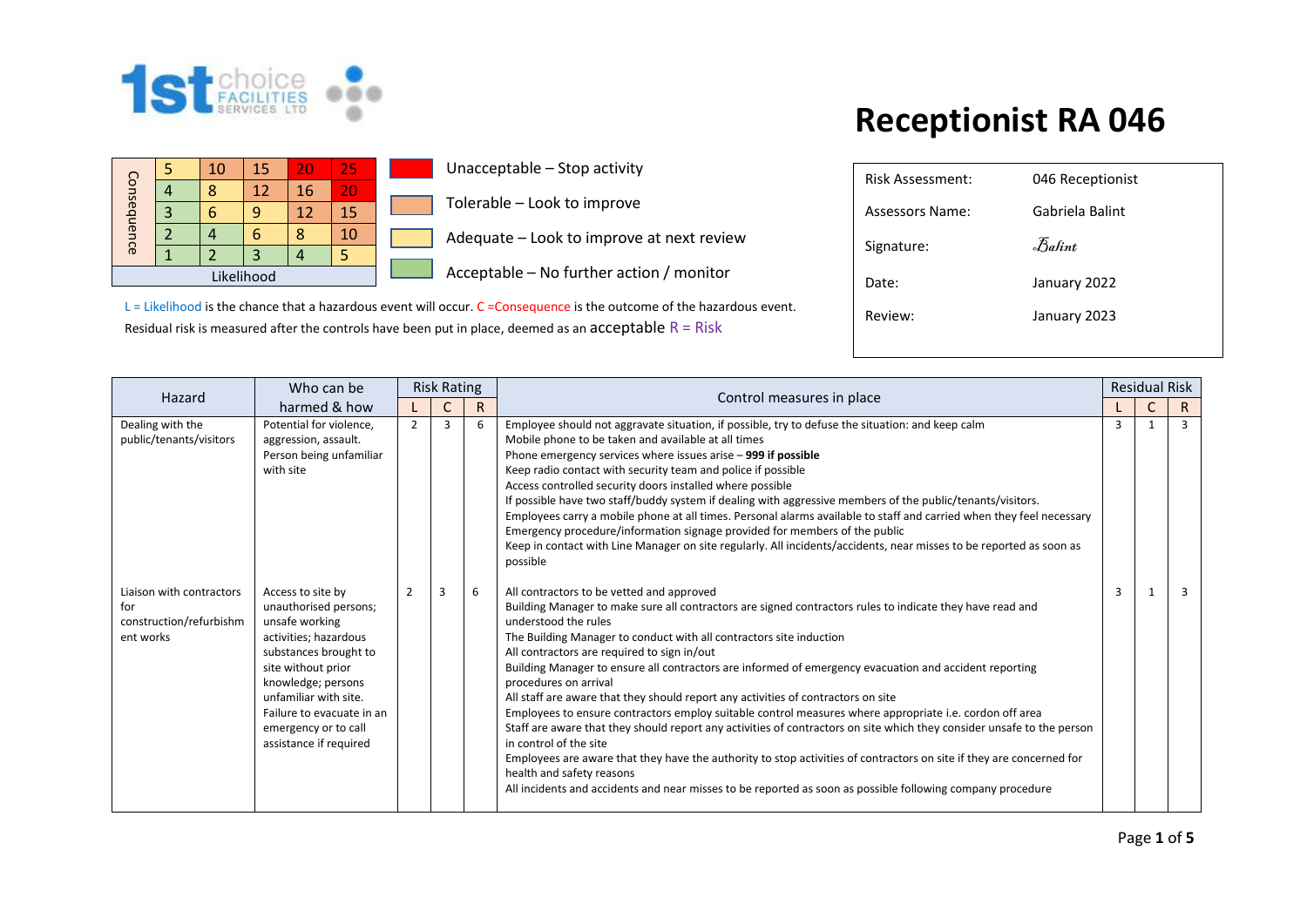

|             |   | 10         | 15 | 20 | 25 |  |
|-------------|---|------------|----|----|----|--|
|             |   |            | 12 | 16 | 20 |  |
|             | 3 |            |    | 12 | 15 |  |
| Consequence |   |            |    | ႙  | 10 |  |
|             |   |            |    |    |    |  |
|             |   | Likelihood |    |    |    |  |

**Unacceptable – Stop activity** 

Tolerable – Look to improve

Adequate – Look to improve at next review

 $\Box$  Acceptable – No further action / monitor

| <b>Risk Assessment:</b> | 046 Receptionist |
|-------------------------|------------------|
| Assessors Name:         | Gabriela Balint  |
| Signature:              | Balint           |
| Date:                   | January 2022     |
| Review:                 | January 2023     |
|                         |                  |

|                                                                      | Who can be                                                                                                                  |                                                                                                                                                                                                                                                                                                                                                        | <b>Risk Rating</b> |                | Control measures in place                                                                                                                                                                                                                                                                                                                                                                                                                                                                                                                                                                                                                                                                                             | <b>Residual Risk</b> |              |              |  |
|----------------------------------------------------------------------|-----------------------------------------------------------------------------------------------------------------------------|--------------------------------------------------------------------------------------------------------------------------------------------------------------------------------------------------------------------------------------------------------------------------------------------------------------------------------------------------------|--------------------|----------------|-----------------------------------------------------------------------------------------------------------------------------------------------------------------------------------------------------------------------------------------------------------------------------------------------------------------------------------------------------------------------------------------------------------------------------------------------------------------------------------------------------------------------------------------------------------------------------------------------------------------------------------------------------------------------------------------------------------------------|----------------------|--------------|--------------|--|
| Hazard                                                               | harmed & how                                                                                                                | $\mathsf{R}$                                                                                                                                                                                                                                                                                                                                           |                    |                |                                                                                                                                                                                                                                                                                                                                                                                                                                                                                                                                                                                                                                                                                                                       |                      | $\mathsf{C}$ | $\mathsf{R}$ |  |
| General duties including<br>daily walk rounds and<br>security patrol | Lighting risks<br>Risk to injury, trips, slips,<br>fall                                                                     | 3<br>Where areas of poor lighting are identified exit the building by emergency exit<br>$\overline{2}$<br>4<br>Keep to set routes pathways and walkways<br>Building Manager to make sure regular maintenance and inspection carried out<br>Bulbs replaced as required by appointed contractor<br>Reports of bad lighting investigated and action taken |                    |                | $\mathbf{1}$                                                                                                                                                                                                                                                                                                                                                                                                                                                                                                                                                                                                                                                                                                          | $\overline{2}$       |              |              |  |
|                                                                      | Lone working &<br>Violence. No other<br>persons available to<br>assist in the event of<br>accident, ill health or<br>attack | $\overline{2}$                                                                                                                                                                                                                                                                                                                                         | 3                  | 6              | Mobile phone to be available at all times and personal alarm if requested. All staff aware of lone working policy<br>Employees are recommended not to use lift when working alone<br>Employees aware of building emergency procedures<br>Employees have access to first aid materials either on site, on their person or in their vehicle<br>All incidents/accidents and near misses to be reported as soon as possible following company procedure                                                                                                                                                                                                                                                                   | 3                    |              | 3            |  |
|                                                                      | Use of office equipment<br>- electrical, moving<br>parts, sharp edges, light<br>sources, stress                             | 2                                                                                                                                                                                                                                                                                                                                                      | $\overline{2}$     | $\overline{4}$ | Office equipment maintained and regular PAT regime in place<br>Regular safety inspections by a responsible person<br>Employees aware of defect reporting procedure<br>Faulty equipment is to be taken out of service and marked "do not use"<br>Training provided for office equipment where appropriate<br>Drawers, cabinets are to be kept closed, other than when in use<br>Distribute stored items evenly to prevent cabinets being unstable. Heaviest items stored at waist height<br>Equipment is positioned in a safe working environment<br>Staff aware of occupational health procedures<br>Good housekeeping regime kept in place.<br>Staff aware of the need to keep drinks away from electrical equipment | 4                    | -1           |              |  |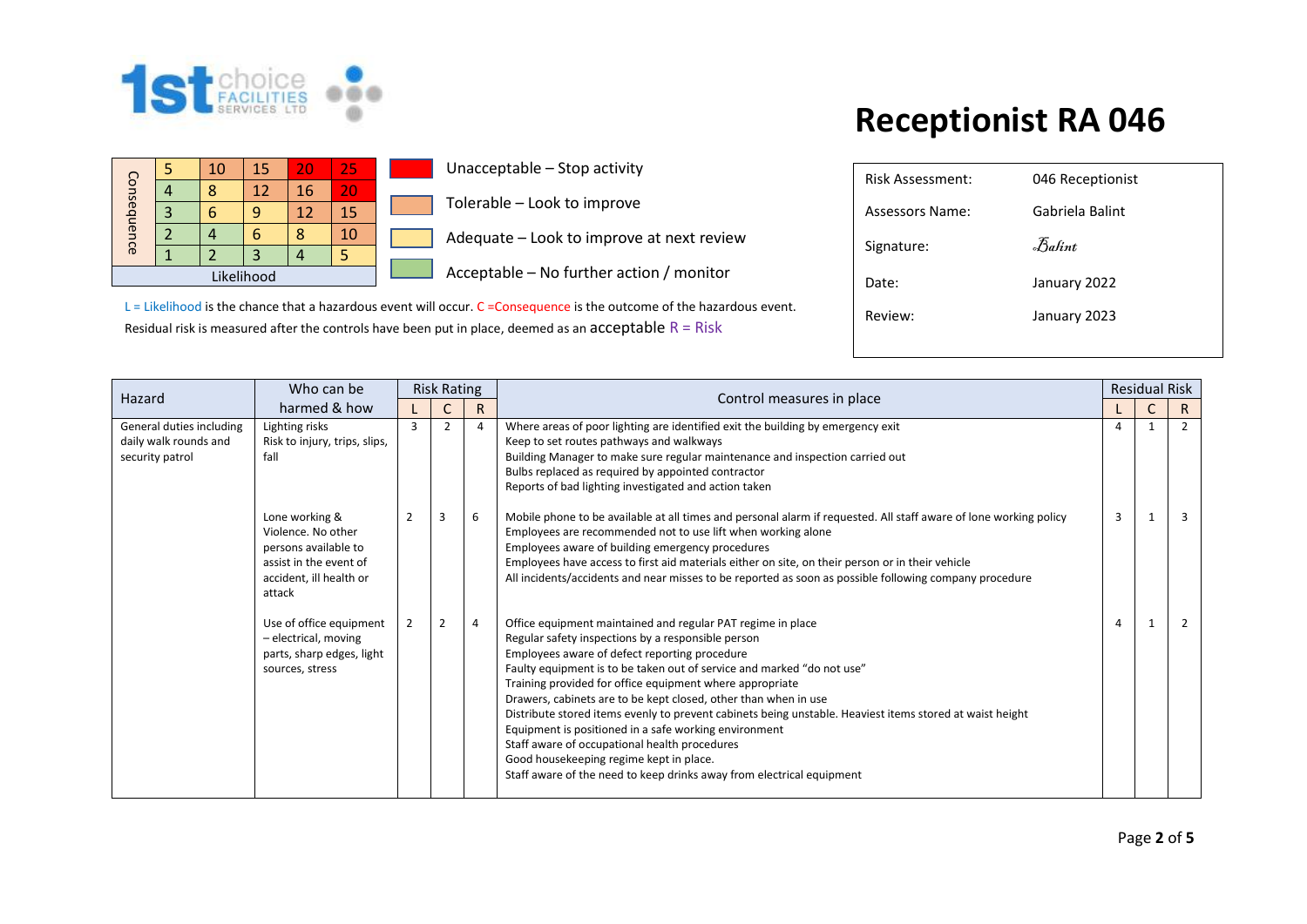

| Risk Assessment:       | 046 Receptionist |
|------------------------|------------------|
| <b>Assessors Name:</b> | Gabriela Balint  |
| Signature:             | Balint           |
| Date:                  | January 2022     |
| Review:                | January 2023     |
|                        |                  |

| Hazard | Who can be                                                                           |   | <b>Risk Rating</b> |    | Control measures in place                                                                                                                                                                                                                                                                                                                                                                |   | <b>Residual Risk</b> |                |
|--------|--------------------------------------------------------------------------------------|---|--------------------|----|------------------------------------------------------------------------------------------------------------------------------------------------------------------------------------------------------------------------------------------------------------------------------------------------------------------------------------------------------------------------------------------|---|----------------------|----------------|
|        | harmed & how                                                                         |   | R.                 |    |                                                                                                                                                                                                                                                                                                                                                                                          |   |                      | R              |
|        | Electrical hazards - live<br>and unsecured services                                  | 3 |                    | 12 | Any exposed or loose cabling should not be touched and should be reported<br>No electrical work to be carried out by employees<br>Contractors appointed to carry out inspection and maintenance works<br>Employees are competent and experienced with professional qualifications                                                                                                        |   |                      | $\overline{4}$ |
|        | Personal phobias e.g.<br>vertigo, claustrophobia<br>Potential to impair<br>judgement | 2 | $\overline{3}$     | 6  | Employee to familiarise themselves with information relating to the site. Areas of concern should be reported to<br>their manager or HR<br>Should not enter an area that seems dangerous<br>Employee should inform line manager of any phobias that might affect working activities                                                                                                      | 3 |                      | 3              |
|        | <b>Stress</b>                                                                        |   |                    | 8  | Staff understand what their duties and responsibilities are through on job training and induction carried out by their<br>line manager. Any issues with stress, high workload is communicated to line management or HR who decide<br>whether adjustments can be made. Confidential helpline available to all staff if required contact HR representative                                 | 3 |                      | 4              |
|        | Infections, incorrect<br>treatment, unable to<br>provide first aid<br>treatment      | 3 | 3                  | 9  | Generic first aid risk assessment undertaken, applied locally<br>Relevant number of staff trained as required<br>All sites to have access to a first aid box<br>Any first aid boxes provided are checked monthly<br>Locations in busy towns and cities in easy reach of hospitals<br>All staff have forms of communication via radio or phone to assist quickly in the case of emergency | 3 |                      |                |

|             |  | 10 | 15 | 20 | 25 |  |  |  |  |  |  |
|-------------|--|----|----|----|----|--|--|--|--|--|--|
|             |  | g  | 12 | 16 | T. |  |  |  |  |  |  |
| Consequence |  |    | q  | 12 | 15 |  |  |  |  |  |  |
|             |  |    | 6  |    | 10 |  |  |  |  |  |  |
|             |  |    |    |    |    |  |  |  |  |  |  |
| Likelihood  |  |    |    |    |    |  |  |  |  |  |  |

Unacceptable – Stop activity

Tolerable – Look to improve

Adequate – Look to improve at next review

Acceptable – No further action / monitor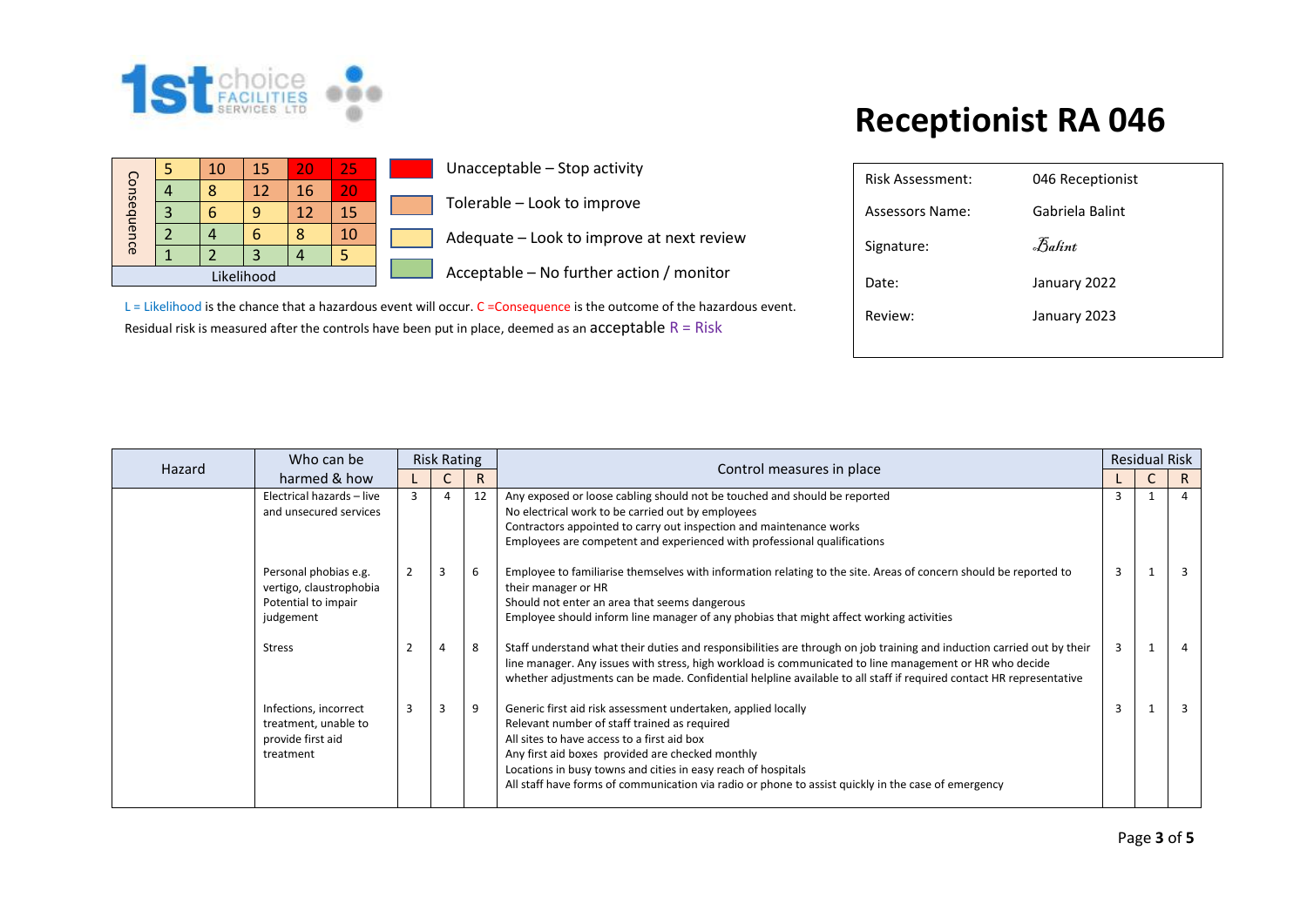

Consequence

Consequence

# **Receptionist RA 046**

| 5 | 10 | 15         | 20 | 25 | Unacceptable - Stop activity             |
|---|----|------------|----|----|------------------------------------------|
| 4 | 8  | 12         | 16 | 20 |                                          |
| 3 | 6  | 9          | 12 | 15 | Tolerable - Look to improve              |
|   | 4  | 6          | 8  | 10 | Adequate - Look to improve at next revie |
|   |    |            | 4  | 5  |                                          |
|   |    | Likelihood |    |    | Acceptable - No further action / monitor |
|   |    |            |    |    |                                          |

L = Likelihood is the chance that a hazardous event will occur. C = Consequence is the outcome of the hazardous event. Residual risk is measured after the controls have been put in place, deemed as an  $acceptable R = Risk$ 

| <b>Risk Assessment:</b> | 046 Receptionist |
|-------------------------|------------------|
| Assessors Name:         | Gabriela Balint  |
| Signature:              | Balint           |
| Date:                   | January 2022     |
| Review:                 | January 2023     |
|                         |                  |

|                          | Who can be      | <b>Risk Rating</b>                                                                                                                                                                                                                            |   |   |                                                                                                                                | <b>Residual Risk</b> |  |                |
|--------------------------|-----------------|-----------------------------------------------------------------------------------------------------------------------------------------------------------------------------------------------------------------------------------------------|---|---|--------------------------------------------------------------------------------------------------------------------------------|----------------------|--|----------------|
| Hazard                   | harmed & how    |                                                                                                                                                                                                                                               | R |   | Control measures in place                                                                                                      |                      |  | R.             |
| Use of IT comprising of: | Musculoskeletal | $\overline{2}$                                                                                                                                                                                                                                | 3 | 6 | All new staff receive training and assessment undertaken within two months of working for the company                          | 3                    |  | $\overline{3}$ |
| Using PC, laptop, tablet | disorders       |                                                                                                                                                                                                                                               |   |   | High risk recommendations are actioned in a timely manner                                                                      |                      |  |                |
|                          | <b>Stress</b>   | Relevant standard equipment provided including chairs and desks<br>Adjustable blinds at windows to reduce glare on screens<br>All staff(who require) are provided with docking stations and separate keyboard and mouse for use in the office |   |   |                                                                                                                                |                      |  |                |
|                          |                 |                                                                                                                                                                                                                                               |   |   |                                                                                                                                |                      |  |                |
|                          |                 |                                                                                                                                                                                                                                               |   |   |                                                                                                                                |                      |  |                |
|                          |                 |                                                                                                                                                                                                                                               |   |   | Employee work patterns currently allow for natural work breaks away from DSE                                                   |                      |  |                |
|                          |                 |                                                                                                                                                                                                                                               |   |   | All employees aware of the Company policy on eye and eyesight tests and assistance with the cost of spectacles for<br>DSE work |                      |  |                |
|                          |                 |                                                                                                                                                                                                                                               |   |   | DSE checked regularly and kept in a condition that does not cause harm                                                         |                      |  |                |
|                          |                 |                                                                                                                                                                                                                                               |   |   | Employee aware to refer to Health & Safety for guidance i.e. working with computers                                            | 3                    |  | 3              |
|                          |                 |                                                                                                                                                                                                                                               |   |   | Staff are aware to notify their line manager of any changes to workstation layout or health conditions                         |                      |  |                |
| <b>Manual Handling</b>   | <b>Injuries</b> |                                                                                                                                                                                                                                               |   | 9 | Employees not to carry out any repetitive manual handling tasks unless suitably trained                                        |                      |  |                |
| Taking deliveries        | Musculoskeletal |                                                                                                                                                                                                                                               |   |   | Manual handling risks are reduced as far as possible                                                                           |                      |  |                |
| Moving paper             | problems        |                                                                                                                                                                                                                                               |   |   | Specific manual handling risk assessment to be carried out where manual handling activities are identified                     |                      |  |                |
| Moving office furniture  |                 |                                                                                                                                                                                                                                               |   |   | Assistance available for manual operations e.g. colleague or equipment (trolley)                                               |                      |  |                |
| Dealing with post        |                 |                                                                                                                                                                                                                                               |   |   | Employees aware of manual handling risk                                                                                        |                      |  |                |
|                          |                 |                                                                                                                                                                                                                                               |   |   |                                                                                                                                |                      |  |                |
|                          |                 |                                                                                                                                                                                                                                               |   |   |                                                                                                                                |                      |  |                |
|                          |                 |                                                                                                                                                                                                                                               |   |   |                                                                                                                                |                      |  |                |
|                          |                 |                                                                                                                                                                                                                                               |   |   |                                                                                                                                |                      |  |                |
|                          |                 |                                                                                                                                                                                                                                               |   |   |                                                                                                                                |                      |  |                |

at next review